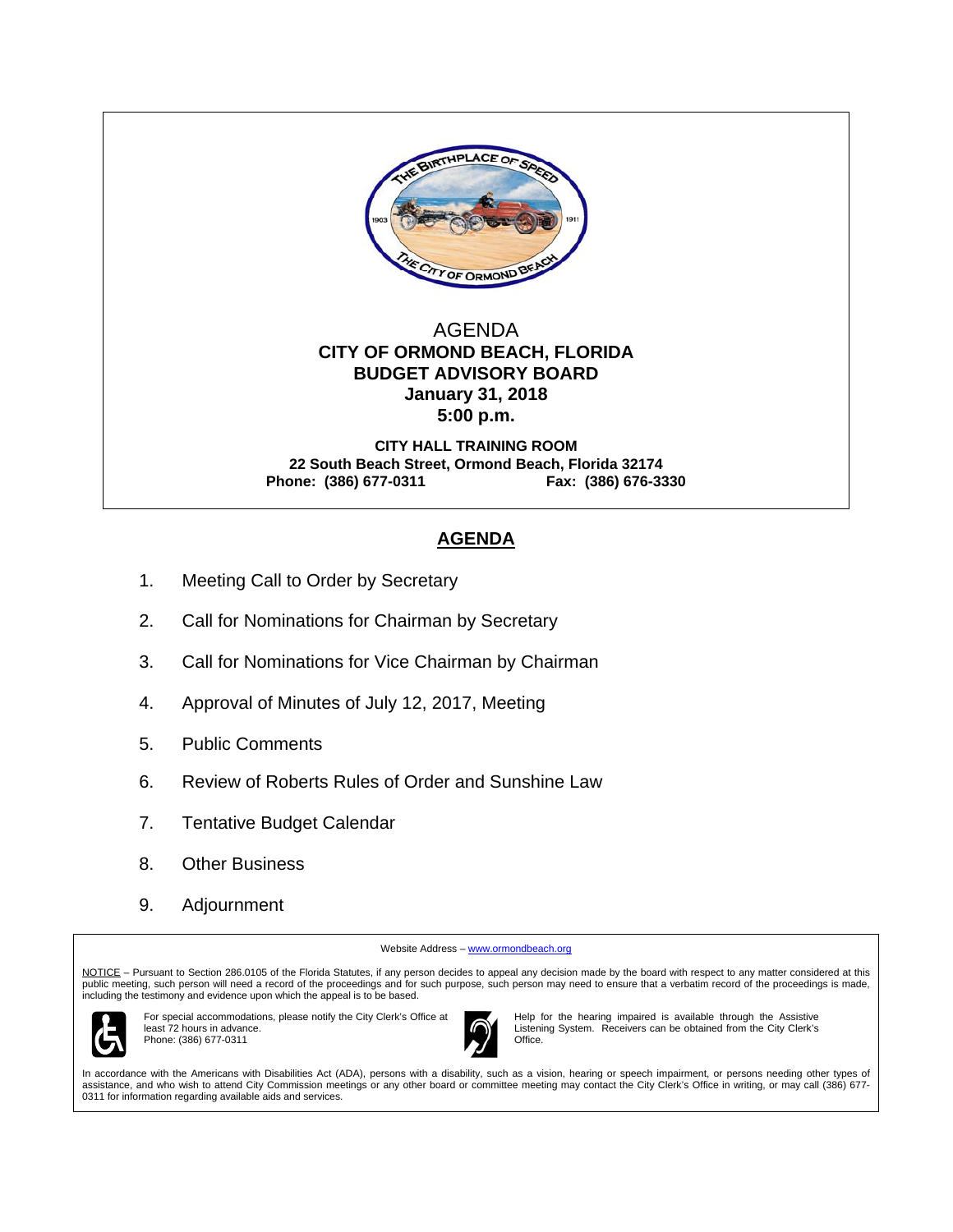## **MINUTES ORMOND BEACH BUDGET ADVISORY BOARD HELD AT CITY HALL TRAINING ROOM**

**July 12, 2017 5:00 p.m. City Hall Training Room** 

# **1. CALL TO ORDER**

Chairman Ken Kimble called the meeting to order at 5:06 p.m.

Those present were board members Chairman Ken Kimble, Vice Chairman Rafael Ramirez, Kevin Tilley, Bill Harper and Scott Cichon, City Manager Joyce Shanahan, and Finance Director Kelly McGuire.

# **2. APPROVAL OF MINUTES OF MAY 31, 2017, MEETING**

Mr. Rafael Ramirez moved, seconded by Mr. Kevin Tilley, to approve the minutes of the May 31, 2017, meeting. The motion passed unanimously.

# **3. PUBLIC COMMENTS**

There were no public comments.

# **4. DISCUSSION OF THE PROPOSED BUDGET FISCAL YEAR 2017-2018**

Ms. Kelly McGuire, Finance Director, stated that the purpose of the meeting was to receive a recommendation from the board on the overall budget. She noted that the board was sent an agenda packet for the meeting and that it was given to them later than usually because of the timing of the budget.

Ms. Joyce Shanahan, City Manager, stated that staff had individual meetings about the operating budget with each member of the Commission, and that the same information had been shared with them. She noted that staff was not allowed to share with one Commissioner what another Commissioner's questions were as it would violate the Sunshine Law. She noted that when the Commission arrived at their workshop for the operating budget, the Commission would be just as briefed as the board would be. She noted that the board was meeting with the Commission at the Operating Budget Workshop on July 25, 2017, at 5:30 p.m.

## **Overview**

Ms. McGuire stated that the net budget for fiscal year 2017-18 decreased by \$1.89 million from the current year budget, for a total net budget of \$72.5 million. She noted that the main reason for the decline was due to changes made in the capital expenditures specific to water and wastewater.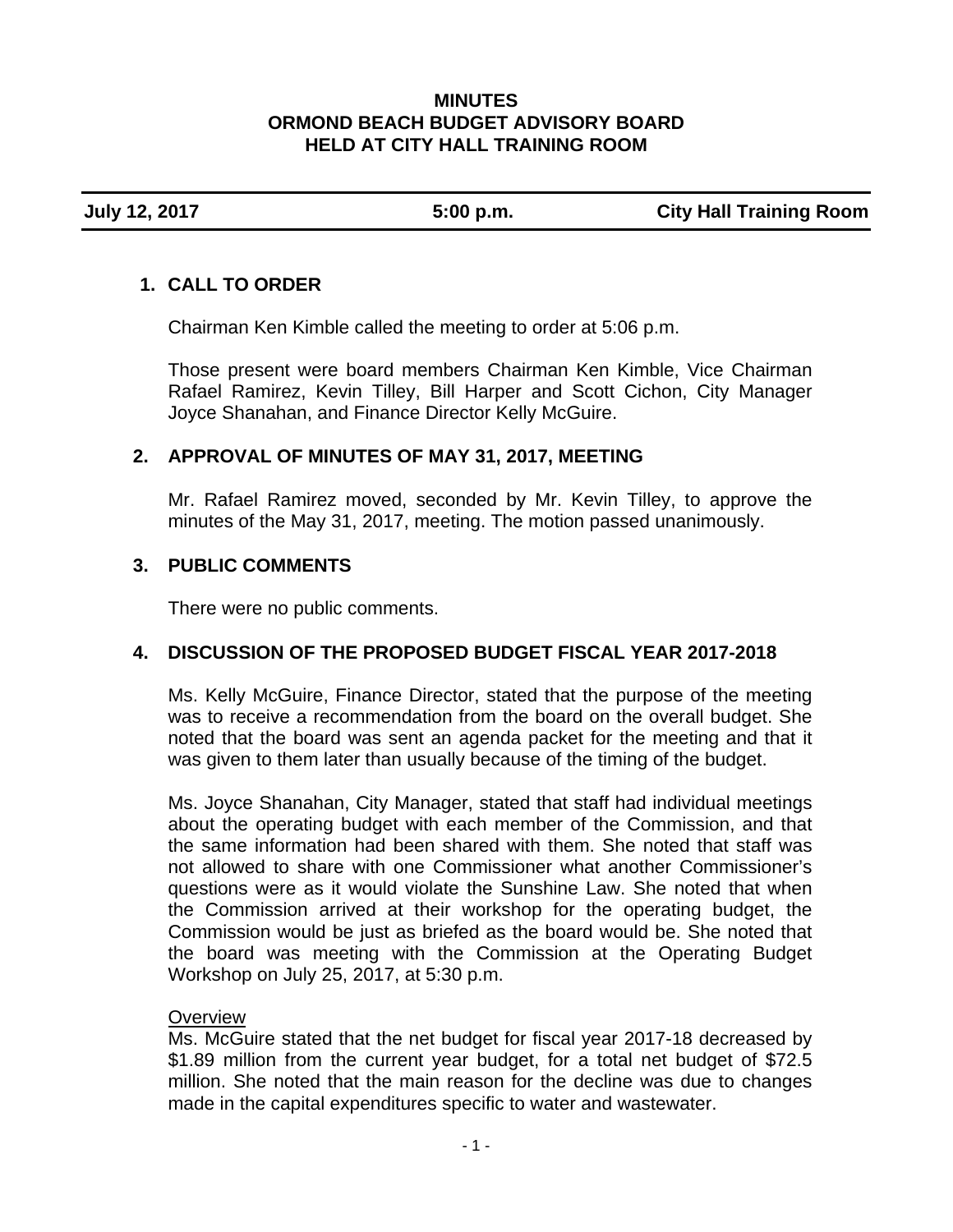Ms. McGuire stated that the net general fund budget was \$30.6 million. She noted that that would be an increase of \$578,000 specific to general wage increases and pension cost increases. She explained that the reason for the pension cost increases were primarily for fire employees and the changes in the mortality tables for pensions. She stated that the state required them to assume longer life spans. She stated that the city planned to increase the unfunded liabilities and fire contributions.

Ms. Shanahan explained that in mid-2009, when the market had started to decrease and pension earnings were falling off, cities had to pick up the difference. She noted that it was only then that someone realized that pension plans were not keeping pace with the mortality rate. She stated that funding was adjusted every two to three years. She noted that around 2010 to 2012, when the city's pensions were being adjusted, it was the first time they had been adjusted in ten years.

Ms. Shanahan stated that last year there had been a pay and classification study performed, and that adjustments were made to the pay plan based on that study. She noted that there were three bargaining units, noting they were general employees, police, and fire. She stated that contracts were negotiated with police and fire. She explained that the pay plan was being implemented in year one and that in year two and three, police and fire were receiving a three percent pay increase. She noted that the city was still in negotiation with the general employees' union.

Ms. Shanahan stated that at the monthly city manager meeting with sister cities, most sister cities were looking at providing three percent increases. She noted that many sister cities had similar studies done and had implemented paid plans. She stated that many cities reevaluated the wages for specific jobs and it had resulted in an increase on average of 2.5 percent.

Mr. Rafael Ramirez asked about looming homestead exemption changes; whereby, Ms. Shanahan stated that the city was trying to position itself appropriately for next year. She noted that she believed that the proposed change would pass in 2018 and be implemented in January 2019. She stated that staff fully expected for the homestead exemption referendum to pass, as it had passed previously by 72 percent. She stated that its passage would mean around an \$800,000 hit to the city's budget.

Ms. Shanahan stated that many employees had not received percentage adjustments to their salaries in a while. She noted that during the recession, employees were given dollar amounts rather than percentage increases. She stated that it was good to have a multi-year contract with employees, noting that otherwise staff spent a long time negotiating the employee contract and that was not productive. She stated that for the first time in several years the city presently had a multi-year contract with employees.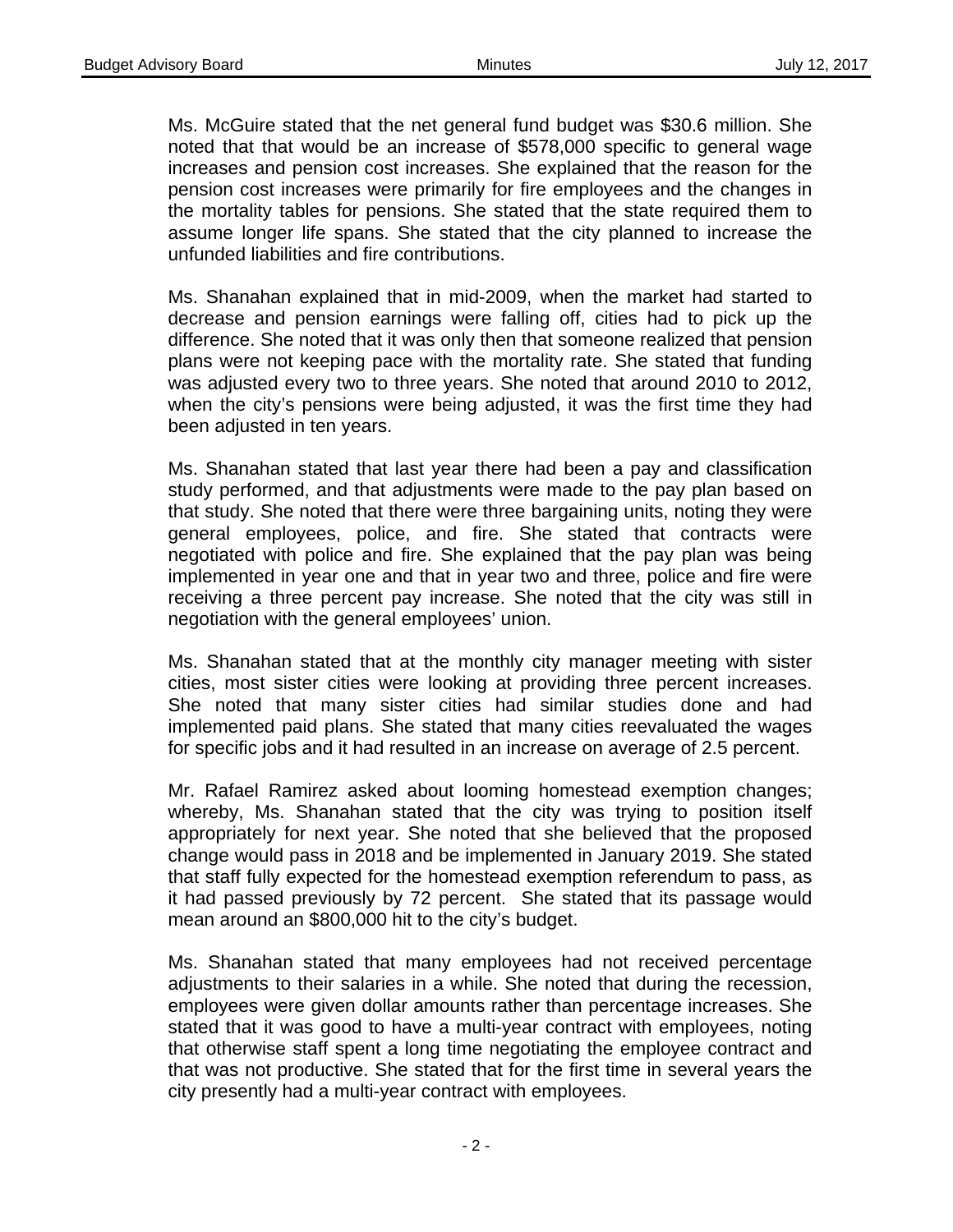#### Property Taxes

Ms. McGuire stated that property values increased by \$237.6 million. She explained that that had occurred with \$191.8 million in existing properties and \$45.8 million in new construction and annexations. She stated that the values were still 11.9 percent below peak value from 2007.

Ms. Shanahan stated that the city had been 30 percent short of that number a few years ago.

Ms. McGuire stated that the operating tax rate was proposed to remain at 4.2843 mills. She stated that the overall tax rate included the voter approved debt millages and was to remain the same at 4.5362. She noted that there would need to be an advertised increase because of the way the state calculated the rates, noting that their calculation dictated a 6.2 percent increase.

Ms. McGuire stated that in 2007, the property tax value was over \$3.5 billion and reiterated that the value remained at 11.9 percent below that.

Ms. Shanahan stated that Ormond Beach had the third highest property values in Volusia County.

Mr. Ramirez stated that he had hoped the values would not go back to 2007 levels, explaining that what bankers did at that time had caused the recession.

Mr. Bill Harper stated that there were fewer properties in 2007 and the values would not be on the same level at their current state.

Ms. McGuire presented the current fiscal year property tax and the proposed fiscal year 2017-18 property tax. She stated that the operating tax rate was 4.2 mills, explaining that the operating rate was broken down and spread out against a variety of functions within the city. She noted that most of the rate went to the General Fund. She stated that funding was also going to various capital projects. She noted that by virtue of the funding model approved the City Commission; the city had set up a flat dollar amount for capital projects. She stated that the facilities renewal and replacement amount was \$500,000, the capital improvements amount was \$400,000, the vehicle replacement amount was \$225,000, and the transportation amount was \$500,000. She explained that if the rate increased, staff would adjust the mills accordingly so that the dollar amounts remained the same.

Ms. McGuire stated that in the debt service rates, staff levied what was necessary in order to pay the principle and interest rate. She noted that the overall tax rate was remaining the same, as was the operating tax rate. She explained that in a year or two the city would be able to reduce some of the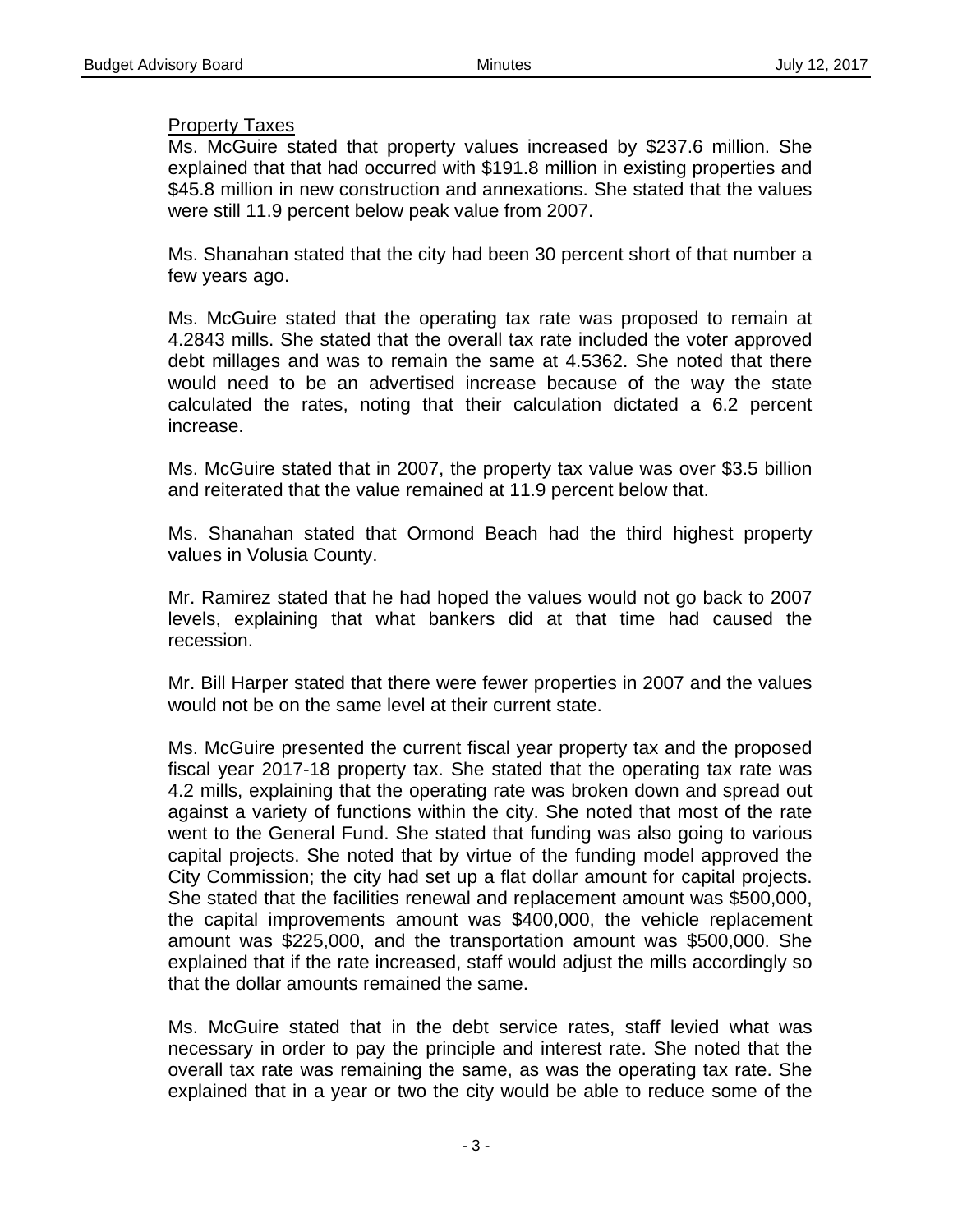rates in the debt service millage. She noted that as property values increased, the millage could be reduced but still generate enough funding to pay for the principal and interest. She stated that it was going to be the same for the capital improvement funds; she reiterated that as the values went up, they would increase the millage and generate the \$400,000. She explained that the millage could be reallocated to the General Fund, and if there were any issues with the additional exemption, it was the General Fund that would lose out. She explained that the city could move funding around internally to put the city in a better position.

Mr. Ramirez asked if there were fixed rates when calculating the debt service, and if not, if the rates would be increased to be safe; whereby, Ms. McGuire stated that the city needed to stay within a reasonable rate.

Ms. Shanahan stated that all the rates were fixed from the bank and were bonds. She explained that it allowed the city to decrease the debt service mills as the value increased. She noted that it was not being done for the upcoming year, but had been done in prior years. She stated that by keeping the rate the same, the city was building a cushion. She noted that with the homestead exception looming, and next year's budget, there was not a lot to make up because the city did not lower the rate when they could have.

Ms. McGuire stated that the average increase on a tax bill would be \$16.11. She explained that that figure was based upon someone having a home with an assessed value of \$169,000, which was Ormond Beach's average as of July 1, 2017, according to the property appraiser. She noted that the proposed homestead exception would be taking off \$50,000 of that total for a taxable value total of \$119,000.

Ms. Shanahan stated that there was a cap to the homestead exemption for a homesteaded citizen; whereby, Ms. McGuire stated that the cap was 2.1 percent.

Ms. Shanahan stated that businesses were capped at ten percent. She explained that most businesses would see a ten percent increase.

Ms. McGuire presented a graph comparing Ormond Beach's millage rate to other sister cities' municipal millage rates. She stated that the graph was for the current year and noted that she was unsure of what other sister cities rates would be for the upcoming year. She noted that she expected Ormond Beach to be where it was presently, at the third lowest municipal millage.

Ms. Shanahan stated that some communities may propose to go above their current rollback rate. She noted that by the time other cities had their second public hearing; it was most likely that they would stay at the same rate. She explained that some cities did this because every city had to tell their property appraiser their proposed property tax rate and it was advertised by the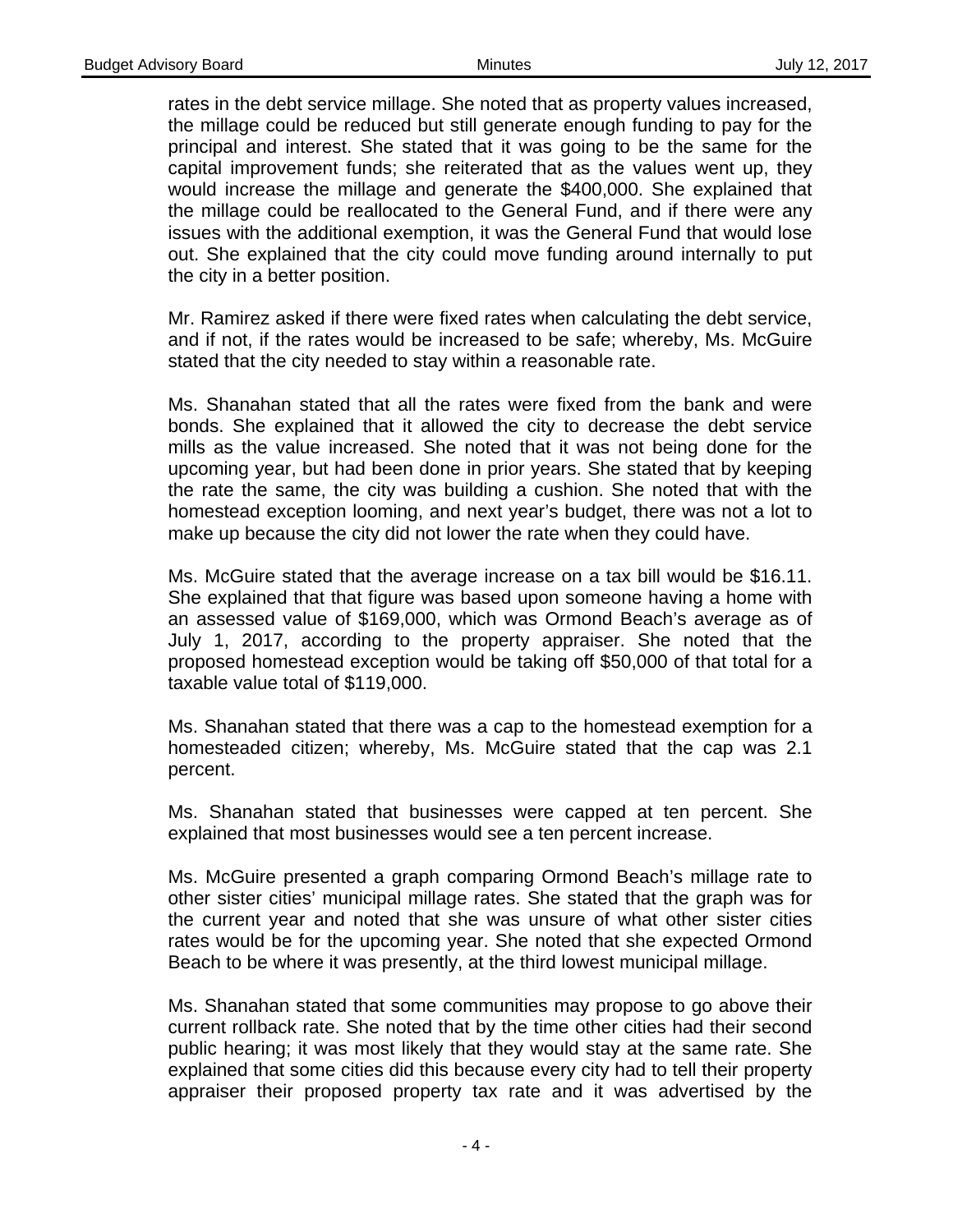property appraiser. She noted that citizens then received a letter from the property appraiser; stating what the city was proposing for a rate and the dates for their public hearing. She noted that if a city set their property tax at the current rate but decided to raise it above later down the road, it would increase the burden on the city. She explained that that city would then have to pay for their advertising and direct mailing. She noted that that was why many cities proposed higher rates at first and then settled back to the rollback rate.

Mr. Ramirez asked if Debary, Florida, had a police force; whereby, Ms. Shanahan stated that a Florida Power and Light (FPL) plant was located in Debary and explained that that was a big property tax payer for Debary.

## General Fund

Ms. McGuire stated that the General Fund increased mostly because of increased wages. She noted that staff balanced the budget without using the fund balance, which was essentially the city's savings account. She stated that in the current year there had been \$460,676 used from the fund balance. She explained that the policy for the fund balance was that it would only be used for one-time projects, and not reoccurring expenses. She stated that there were a few projects in next year's budget which were one time projects, but the city did not need to use the fund balance because it was going to be generating enough revenue to cover them. She noted that that was a good position for the city to be in strategically because when those one-time expenses were no longer there, ongoing revenue was going to make up for any losses that the city might of had in the future.

#### Citywide Staffing

Ms. McGuire stated that personnel costs had increased and noted that another major change was that fuel had decreased.

Mr. Ramirez asked if the personnel cost increases were good; whereby, Ms. Shanahan stated that two positions had been added. She stated that the city ran a lean operation. She noted that in 2007, there had been 426 employees and that the city had never gone back to that level of staffing. She stated that the city had been hovering around 365 to 370 employees for the last seven to eight years. She explained that the city had flattened the organization a lot during the recession and had gotten rid of a lot of the middle managers. She noted that that had proved problematic in a few areas, such as the police department. She stated that last year two captains were added to the department, explaining that there had not been enough supervision on the night shift and the city felt the need to add those positions back. She stated that all of the city's managers were working managers. She stated that Ormond Beach did not have the level of middle management that some of its sister cities had.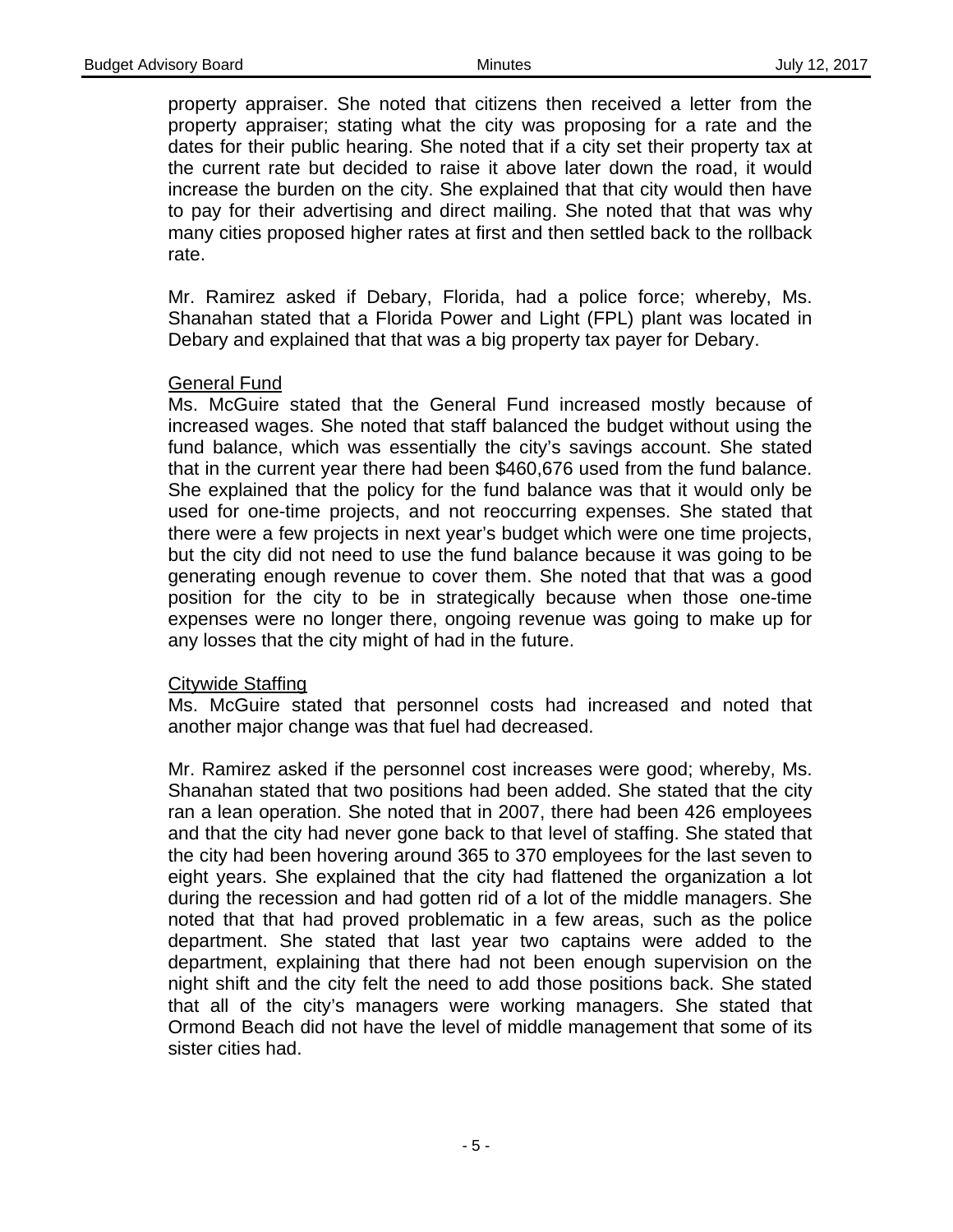Ms. Shanahan stated that the city tried whenever possible to fund staffing needs with contracted services, especially if they were high in value. She stated that a good example of contracted services would be permitting. She noted that the city was currently issuing a high volume of permits, due to construction. She stated that there had been some transition in the permit department and the city had used Universal Engineering to help supplement the cost. She noted that it was a little more expensive to utilize their services, but doing so had a lot more flexibility to help meet the demand.

Ms. Shanahan stated that another example of contracted services was utility locations and explained that when anyone was building, the city's utilities needed to be marked. She stated that it was a peak and flow type of project, where the city could need 40 employees one week and ten employees the next week. She noted that contract service funding was put in the budget for those kinds of projects. She stated that the city was dealing with some of those issues by using contracted services when able to.

Ms. Shanahan stated that another good example of contracted services ballfield maintenance. She explained that the city used to do all of their own ballfield maintenance and sports complex maintenance, but a few years ago those services were bid out and contracted to Austin Outdoors, which is now known as Yellowstone Landscaping. She stated that the city had discovered that they were receiving better service and better field maintenance from the contractor. She explained that the city had employed 11 ballfield maintenance employees, who were all out on the fields trying their hardest to get them all mowed, but there was not enough personnel to do an adequate job. She stated that Yellowstone Landscaping could martial all of their resources and mow the fields in three days if they had to.

Mr. Ramirez noted that Yellowstone Landscaping did a good job on the city's medians.

Ms. Shanahan stated the city had not had enough staff to do what Yellowstone Landscaping could do. She noted that when it rained, there was a limited amount that the city's employees could have done. She stated that using Yellowstone Landscaping was a good solution, but noted that it had been scary for the city to decide to use them, because citizens were very particular about the city's ballfields. She noted that the city did spend more by contracting the maintenance of the fields out.

Mr. Harper noted that there was no residual pension associated with doing so; whereby, Ms. Shanahan stated that there was not. She noted that there was also no healthcare costs associated, and the city did not need to tell the employees there was no work for them that day. She stated that that change had worked out for the city.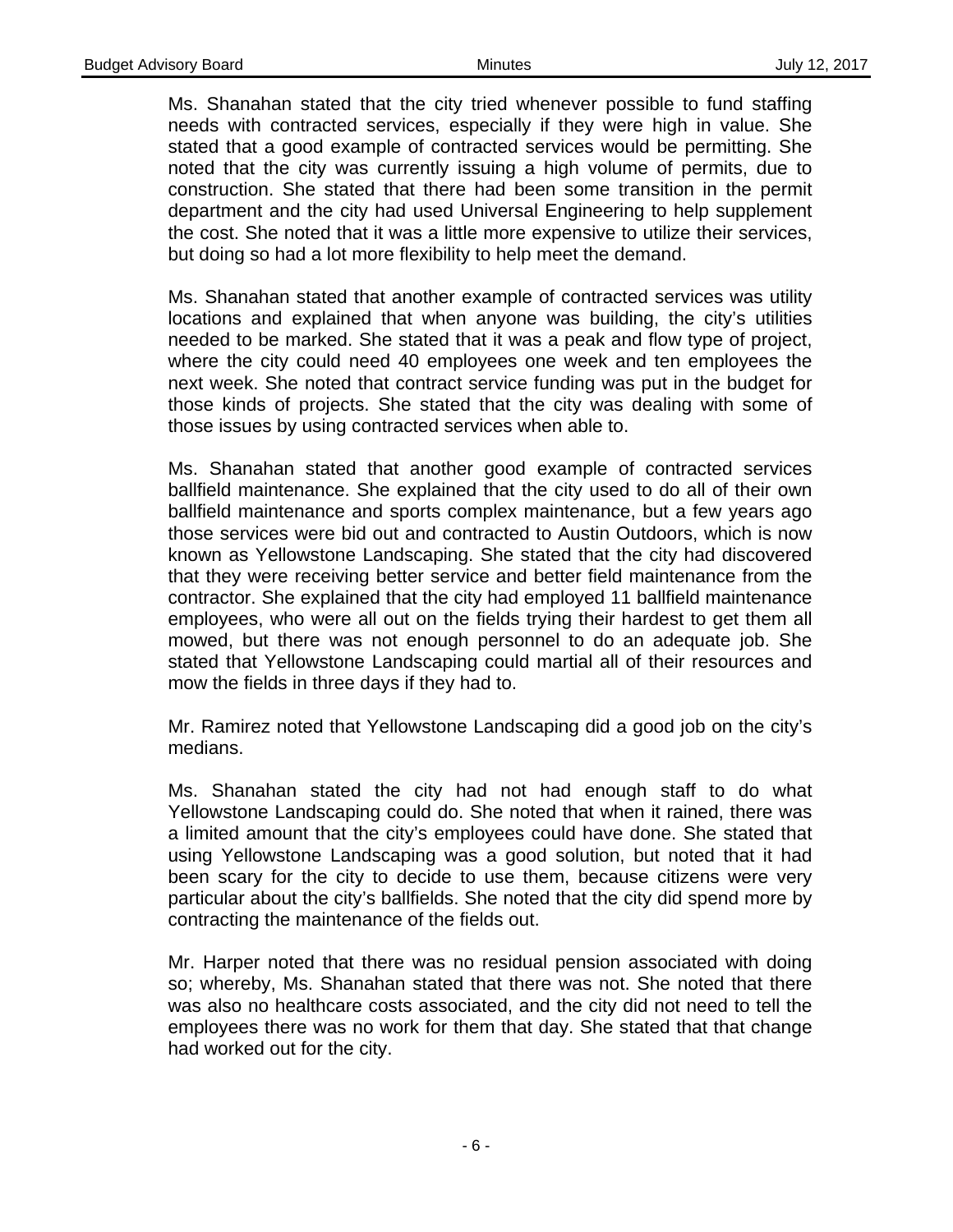## Water and Wastewater

Ms. McGuire stated that staff was proposing an increase of one dollar on both the water and wastewater rates. She noted that it would be effective October 1, 2017. She stated that half of those two dollars per month would go to capital projects. She explained that the city was going to need to issue another bond and the bond payment would be roughly three to four hundred thousand dollars per year, noting that a dollar increase would generate enough ongoing revenue to pay for the bond. She stated that the other dollar was to generate ongoing revenue for the current expenses and the increases in costs.

Mr. Ramirez asked what the increase was for the last year; whereby, Ms. Shanahan stated that it had been 50 cents. She explained that two years ago, there had been a rate increase in the beginning of the budget around October 1, and then another increase on September 30, so that it was advertised at one time.

Ms. McGuire stated that staff was proposing one dollar for water and one dollar for wastewater for October 1, 2017, and then 50 cents for water and 50 cents for wastewater on September 30, 2018. She noted that the reason staff was looking at 50 cents at the end of the fiscal year was because there would be no bonds issued in that budget. She stated that there would not be funding to cover bonds, but the city would need funding to cover general funding needs.

## Solid Waste

Ms. McGuire stated that staff was proposed a 2.38 percent increase in solid waste rates. She explained that this was being recommended because the city received a request from Waste Pro for a 2.38 percent increase in their contract. She noted that it was the first year that Waste Pro was allowed to request an increase since they had started their contract with the city. She stated that staff would be recommending to the Commission to allow the increase, because if not, something could happen a few years down the line. She explained that if there was no increase in the contract, when it went out to bid again, there would be a surprise like what had happened a few years ago – when the rates came back higher on rebid, because the city had not kept up with the market rates for the service.

Ms. Shanahan stated that that had happened when the city changed from Waste Management to Waste Pro. She noted that historically the Commission had not awarded the percentage increases to Waste Management's contract, and so was paying below market value for those services. She explained that when the city had to bid those services out, Waste Management came back with a bid that was \$2 million higher than their current contract. She noted that Waste Pro came in \$1 million higher. She stated that that was why staff was recommending the rate increase, to stay with market. She noted that the city was well below its sister cities with regards to overall utility rates.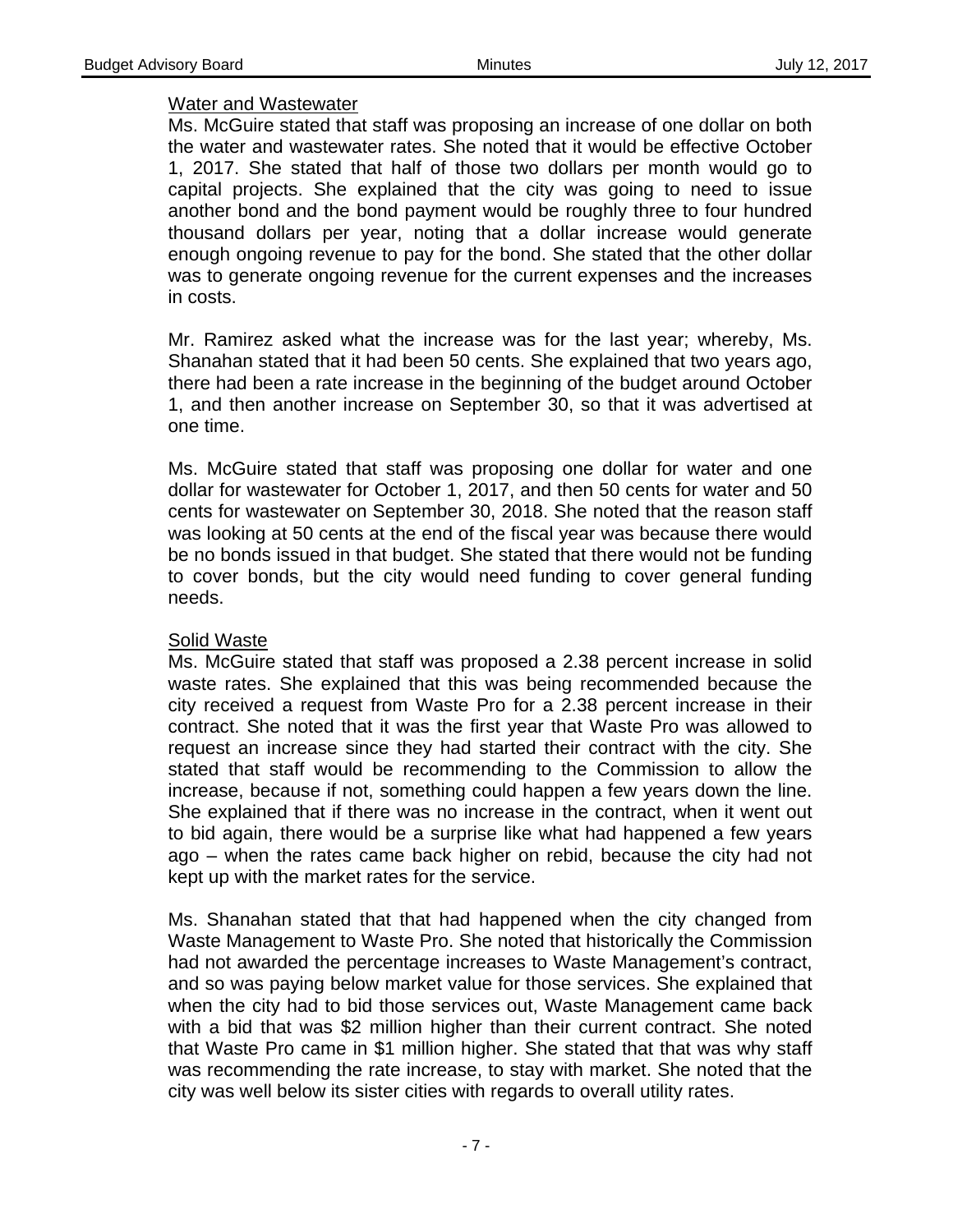#### Utility Rates

Ms. McGuire stated that the rates were based upon 5,000 gallons usage and noted the average bill for an Ormond Beach resident was \$84.37.

#### Questions / Comments

Mr. Ramirez asked Ms. Shanahan about annexations and the matching of expenses; whereby, Ms. Shanahan stated that many citizens have asked why there was not an aggressive effort for an agreement with Ormond-by-the-Sea to have the city start annexing those properties. She noted that Ormond Beach provided Ormond-by-the-Sea's water and wastewater. She also noted that most of the residents of Ormond-by-the-Sea were on septic systems. She stated that Ormond-by-the-Sea's water rate was one and half times the water rate of Ormond Beach, and noted that if the city were to annex them into the city, Ormond-by-the-Sea would pay the same rate as the city. She stated that most residents in Ormond-by-the-Sea did not want to be annexed into the city. She noted that such an annexation would also need to be voted on.

Ms. Shanahan stated that the city annexed properties that were contiguous to it. She stated that most of the annexations in the city were being done on US-1. She noted that it was easier to annex that area because a lot of it was commercial and not residential. She stated that the city fully expected Plantation Oaks to be annexed into the city. She noted that the city had an agreement with them to provide them with water and wastewater. She stated that Plantation Oaks had a total of 700 developed units, with a combination of single family, multi-family, and manufactured homes.

Mr. Scott Cichon asked what made an area desirable or undesirable in terms of annexation. He noted that Ms. Shanahan had spoken about the water rate and how Ormond-by-the-Sea's current water rate would go down and the city would be losing money with regards to water rates if the city annexed Ormond-by-the-Sea in. He noted that the city would also gain money for taxes by annexing in new properties, but then may lose money because those areas would need to be policed. He asked what was in it for the city.

Ms. Shanahan noted that there had been some crime in some areas of Ormond-by-the-Sea. She noted that Ormond-by-the-Sea did not presently have the same community standards as Ormond Beach. She stated that there were a lot of code enforcement issues in that area, and noted that the county had not undertaken any active code enforcement for Ormond-by-the-Sea. She stated that she had spoken with County Councilwoman Heather Post, who had been speaking with a number of residents from Ormond-bythe-Sea, and she had noted that their community wanted more code enforcement.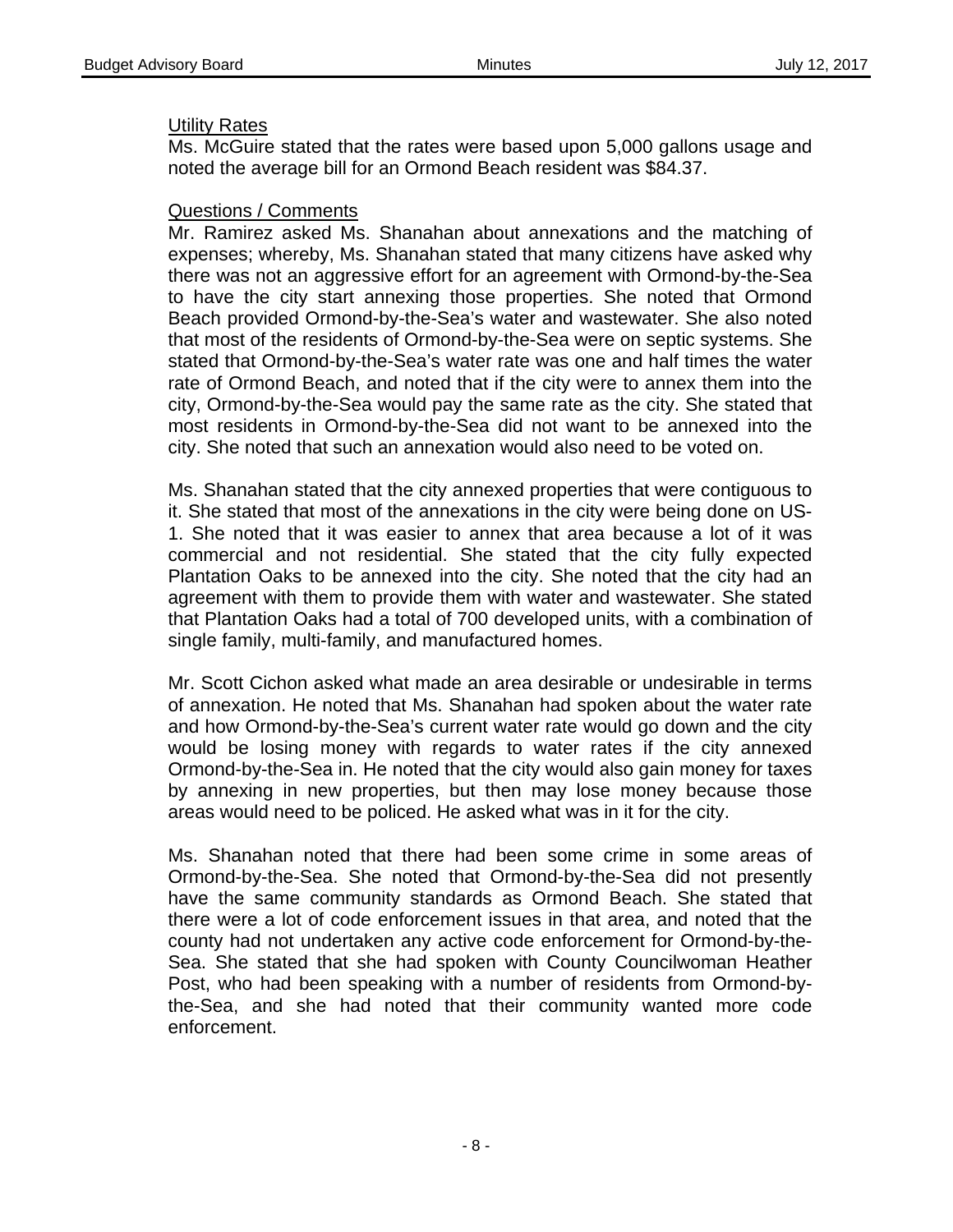Mr. Ramirez noted that the city would also need to reconnect the sewer plant; whereby, Ms. Shanahan stated that Ormond-by-the-Sea had wanted the city to buy the package plant but that was not a good deal for Ormond Beach.

Ms. Shanahan stated that Ormond-by-the-Sea would not be as desirable of an area for annexation because of the heavy demand for police and fire services that area would bring. She explained that US-1 was a lot easier because it had business properties and was not as densely residential. She explained that business properties had a smaller demand for fire and police services.

Ms. Shanahan stated that the city tried to annex enclaves because it was good government to do so. She noted that some on Shockney Drive wanted to be annexed into the city and the county had asked the city to do so a few times. She explained that the problem was the roads and the storm drainage. She noted that they were not up to city standards. She stated that if Ormond Beach took it over, all of the city's existing taxpayers would have to improve that property. She noted that in doing so, it would not be fair to the citizens of Ormond Beach. She stated Tomoka Estates wanted to come into the city. She noted that their water and wastewater were not up to the city's standards. She explained that there would need to be a lot of funding for those systems and the taxpayers as a whole would have to bear the cost for it. She stated that it would not be fair to pay for the development, as it would take the city a long time to recoup the funding for it. She stated that the city looked at infrastructure with regards to annexation. She noted that they reviewed whether a property needed improvements, was lacking city standards, and assessed what kind of financial burden it would cause the city.

Mr. Cichon asked if the county had any incentive to upgrade the roads and wastewater if Ormond Beach took over a property; whereby, Ms. Shanahan replied that there were some areas that the city had discussed with the county. She explained that there was an agreement discussed between the city and the county, which would allow for the county to hook into the city's sewer system, provide the city with additional flow, and allow the county to not have to upgrade their package plant. She noted that such an agreement would give the city additional utility customers, but was a viable option. She noted that the city did look at all options for annexations, but generally did not want to take on issue areas.

Ms. Shanahan stated that the city did not shy away from annexations, but noted that another issue on the peninsula was the use of septic. She stated that there had been a real push to get rid of septic tanks, but noted it would be a huge expense to do so. She stated that the peninsula did not as much value and noted that some of the homes were smaller. She explained that the improvement over the life of a home would need to be advertised. She noted that if the city did the improvements for the sewer, there would be a connection from the road to the house for the sewer. She explained that with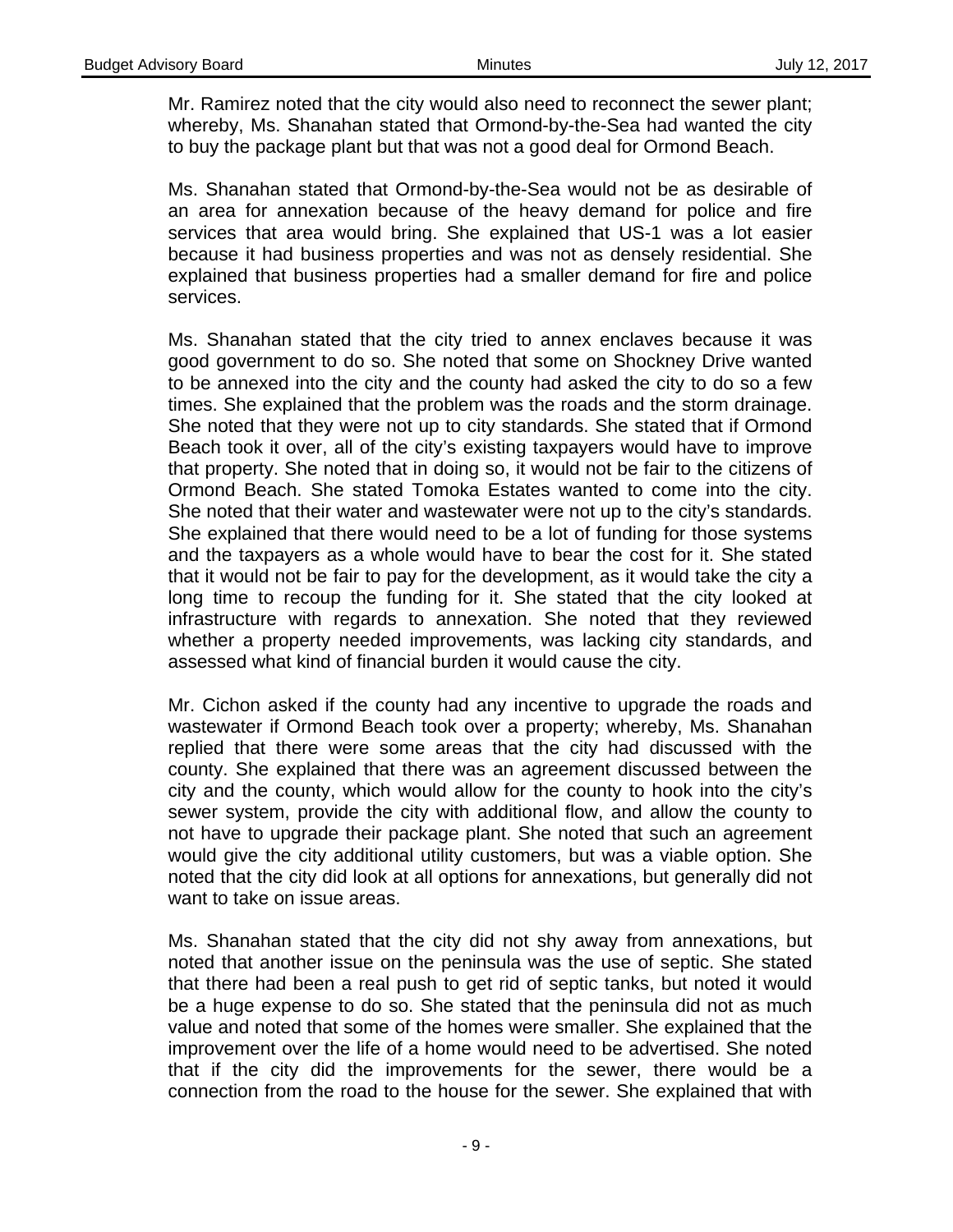the engineering costs, it would be around \$10,000 to \$12,000 per home to do that. She stated that the city could pay all that money up front and lien the properties, or do an annual assessment on the properties.

Ms. Shanahan stated that another issue on the peninsula was that there were a lot of short term rentals, noting the city did not allow them. She stated that in residential neighborhoods, residents had to rent for six months or longer. She noted that the city had fought that battle with citizens who lived on the north and south peninsula, explaining that some residents only rented those properties for bike week and vacation rentals. She explained that the state changed the law for short term rentals and the city was grandfathered in because the city law was set before the state made that change.

Ms. Shanahan stated that the city did work strategically with regards to annexations, and the only place for the city to grow was to the north and west. She stated that the city would not take over Holly Hill and was limited on State Road 40 (SR-40) because of the county property that was west of the city which had been annexed by Daytona Beach. She stated that a city could not de-annex an area once it was annexed by another city.

#### Rates

**Mr. Scott Cichon moved, seconded by Mr. Rafael Ramirez, to accept the existing millage rate. The motion passed unanimously.** 

**Mr. Kevin Tilley moved, seconded by Mr. Bill Harper, to accept the proposed water and wastewater rates. The motion passed by a voice vote; with Mr. Scott Cichon voting in opposition.** 

## **Mr. Rafael Ramirez moved, seconded by Mr. Scott Cichon, to accept the proposed solid waste rates. The motion passed unanimously.**

Ms. Shanahan asked Mr. Cichon if he wanted to bring up his concerns about water and wastewater; whereby, Mr. Cichon stated that from a percentage basis, it seemed like there had just been an increase. He noted that the bill was going up more than two or three percent per year and explained that he thought it had been increased by two dollars recently. He stated that it was going up another two dollars to play catch up because the city was behind. He noted that he felt that the amount could be increased more slowly and eased in better.

Ms. Shanahan stated that the rates would increase one dollar for water and one dollar for wastewater. She noted that that amount was for the whole fiscal year of 2017-18 budget. She noted that the 50 cents was for fiscal year 2018- 19, explaining that although it went in effect September 30, 2018, no resident was billed on that date. She stated that the reason the city did that was because it needed to be advertised, and it was politically more palatable to do that at one time rather than to try it twice.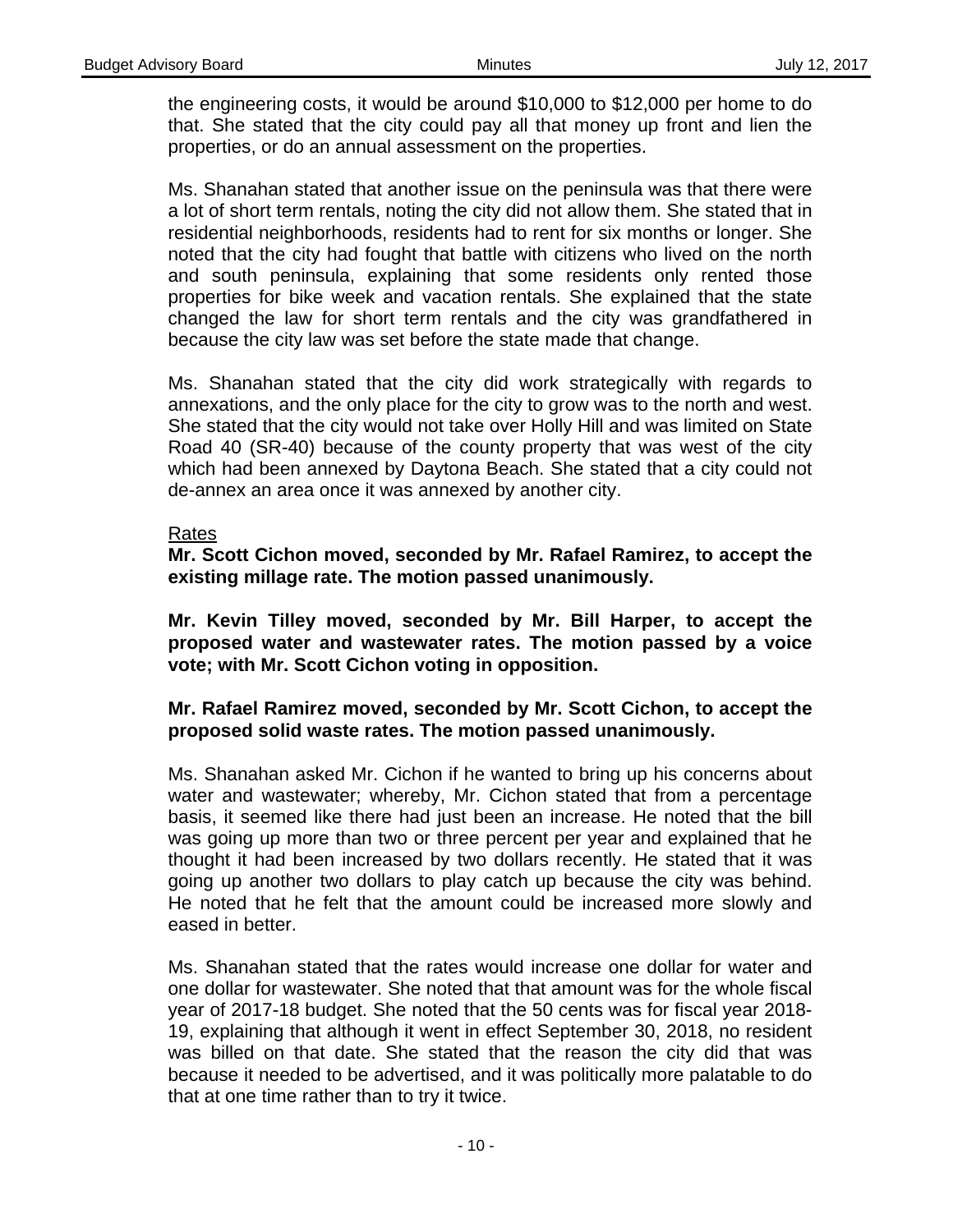Ms. Shanahan stated that several years ago, the city had a big water crisis and had run out of water. She explained that the water plant was in bad condition and that the wastewater was equally as bad. She stated that staff had rung the bell at a City Commission meeting, noting that something needed to be done. She noted that the city had not had the financial resources to make the improvements, so when water plant broke down; the city had to make drastic increases in the rates. She noted that the Commission had told staff they had never wanted to see that happen again. She noted that the Commission had wanted to do incremental dollar amount increases in the future. She stated that since the water crisis, the city had been trying to increase a dollar every other year so there would be funding for operating costs as well as capital costs. She noted that the operating cost funding needed to come from the consumer, as it was where all the cost was going.

Ms. McGuire stated that for next year, the proposal was October 1, 2018, would be an increase of 3.6 percent. She explained that the following year, it would be a 1.75 percent increase. She noted that on average the city tried to stay within a two to three percent range.

Mr. Harper asked if there was a statue requirement that water and wastewater funds could only be used for water and wastewater expenses; whereby, Ms. Shanahan stated that the city could take their profits; if they had a cost allocation plan and were able to show that other funds provided services for that. She explained that an example would be engineering, which provided a lot of services to water and wastewater, and explained that the city could take some funding out of the water and wastewater funds to pay for the engineering services. She noted that Ms. McGuire did all the billing for all the accounts and water, wastewater, and sanitation were all on one bill.

Ms. McGuire stated that those rates, whether it was water, wastewater, or sanitation, went to specifically fund those functions only.

Mr. Ramirez noted that it allowed the city not to borrow from their savings; whereby, Ms. McGuire stated that there was no crossing over of funds.

Ms. Shanahan stated that funds were not allowed to be crossed and there were 25,000 in utility accounts and about 20,000 pieces of property that the city had on reserve. She noted that the city received a premium for the citizens utilizing services that were located outside of the city limits. She stated that the rate was one and a half times the city's rate, which was the highest rate allowable. She stated that in terms of annexations, the city could show a spreadsheet to a property owner and show them how much they could save in total dollars. She noted that citizens were paying taxes to both the city and the county, but were not paying a fire district tax to the county and their utility rates were less in the city. She noted that most of the time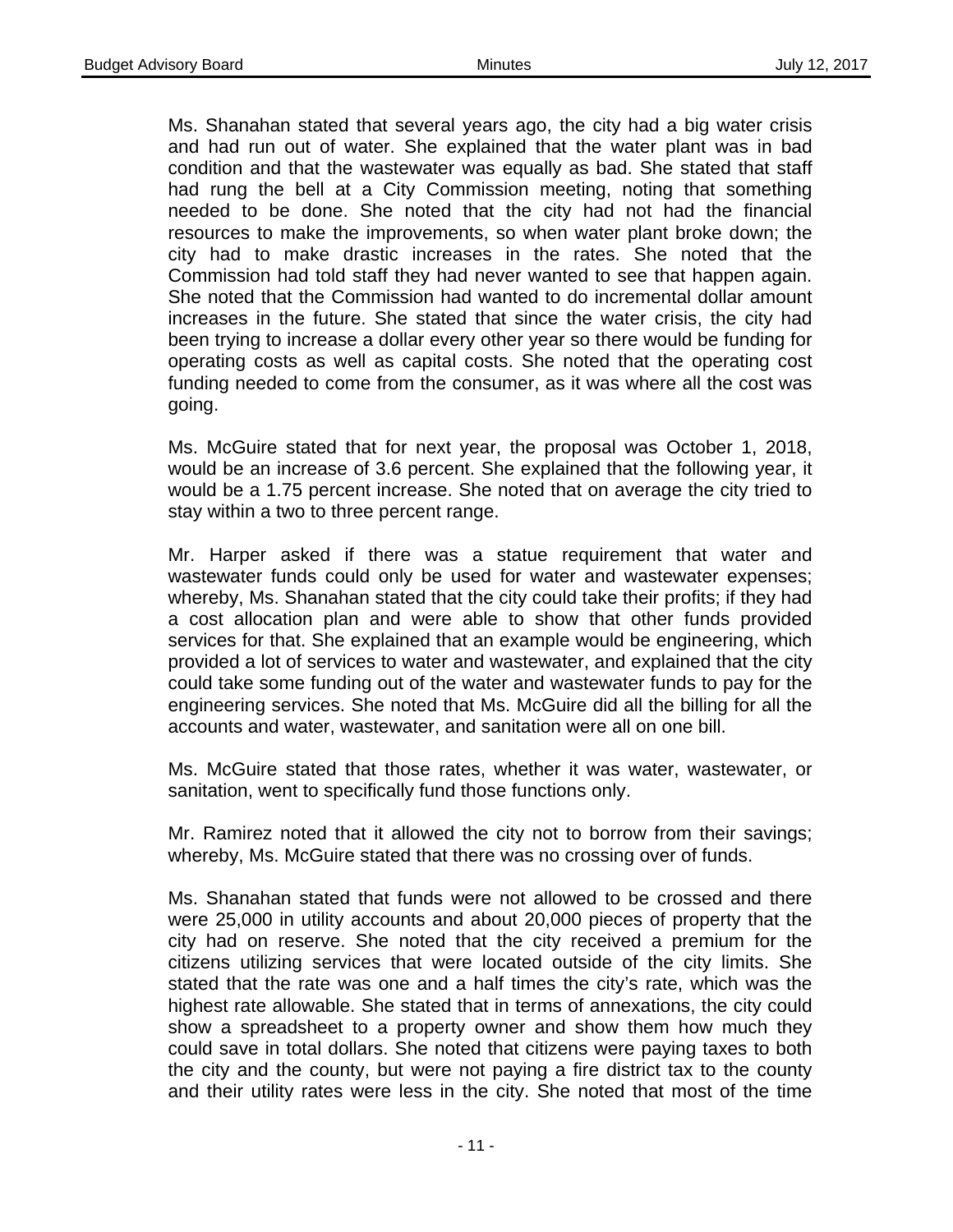citizens wanted to come into the city because the overall cost for operating their property in the city was less.

# **5. ADJOURNMENT**

The meeting was adjourned at 5:58 p.m.

Respectfully submitted,

\_\_\_\_\_\_\_\_\_\_\_\_\_\_\_\_\_\_\_\_\_\_\_\_\_\_\_\_\_\_\_\_ **Courtney Culver, Recording Secretary** 

Attest:

\_\_\_\_\_\_\_\_\_\_\_\_\_\_\_\_\_\_\_\_\_\_\_\_\_\_\_\_\_\_\_\_\_ Ken Kimble, Chairman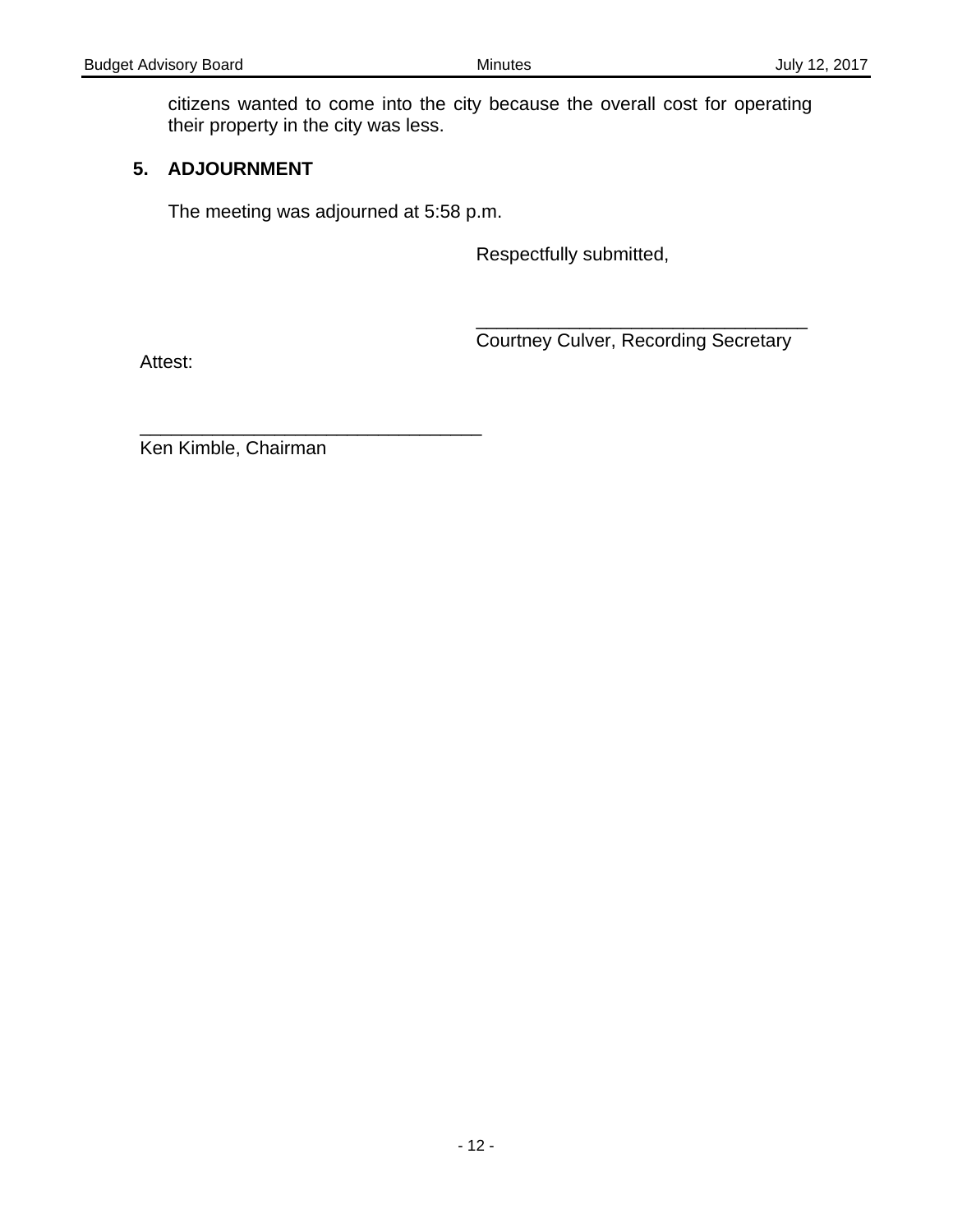

# **CITY OF ORMOND BEACH**

City Manager • 22 S. Beach Street • Ormond Beach • Florida • 32174 • (386) 676-3200 • Fax (386) 676-3384

# **CITY MANAGER MEMORANDUM**

**To:** Budget Advisory Board

**From:** Kelly A. McGuire, Finance Director

**Date:** January 31, 2018

**Subject:** Tentative FY 2018-19 Budget Calendar

#### **Introduction**

This item sets forth the proposed budget calendar and process for the Five Year Capital Improvement Program (CIP) and the FY 2018-19 Proposed Budget.

#### **Discussion**

City staff will soon begin work on the Capital Improvement Program and FY 2018-19 Budget. The following is the proposed budget calendar:

#### Presentation of Financial Trends

■ March 6, 2018 Workshop with City Commission/Budget Advisory Board *(prior to regular meeting)*

Proposed 5 Year Capital Improvement Program

- May 25, 2018 Proposed CIP submitted to City Commission
- TBD Leisure Services Advisory Board review of Proposed CIP
- TBD Quality of Life Board review of Proposed CIP
- June 5, 2018 CIP Workshop with City Commission
	- *(prior to regular meeting)*

#### FY 2018-19 Proposed Budget

- July 17, 2018 Proposed budget submitted to City Commission
- July 31, 2018 Operating Budget Workshop with City Commission and
- Budget Advisory Board *(prior to regular meeting)*
- July 31, 2018 Regular meeting-Set tentative millage
- September 4, 2018 First Public hearing to adopt millage rate/budget *(Date is tentative-Cannot coincide with School Board or County budget hearings)*
- September 18, 2018 Second Public hearing to adopt millage rate/budget *(Date is tentative-Cannot coincide with School Board or County budget hearings)*